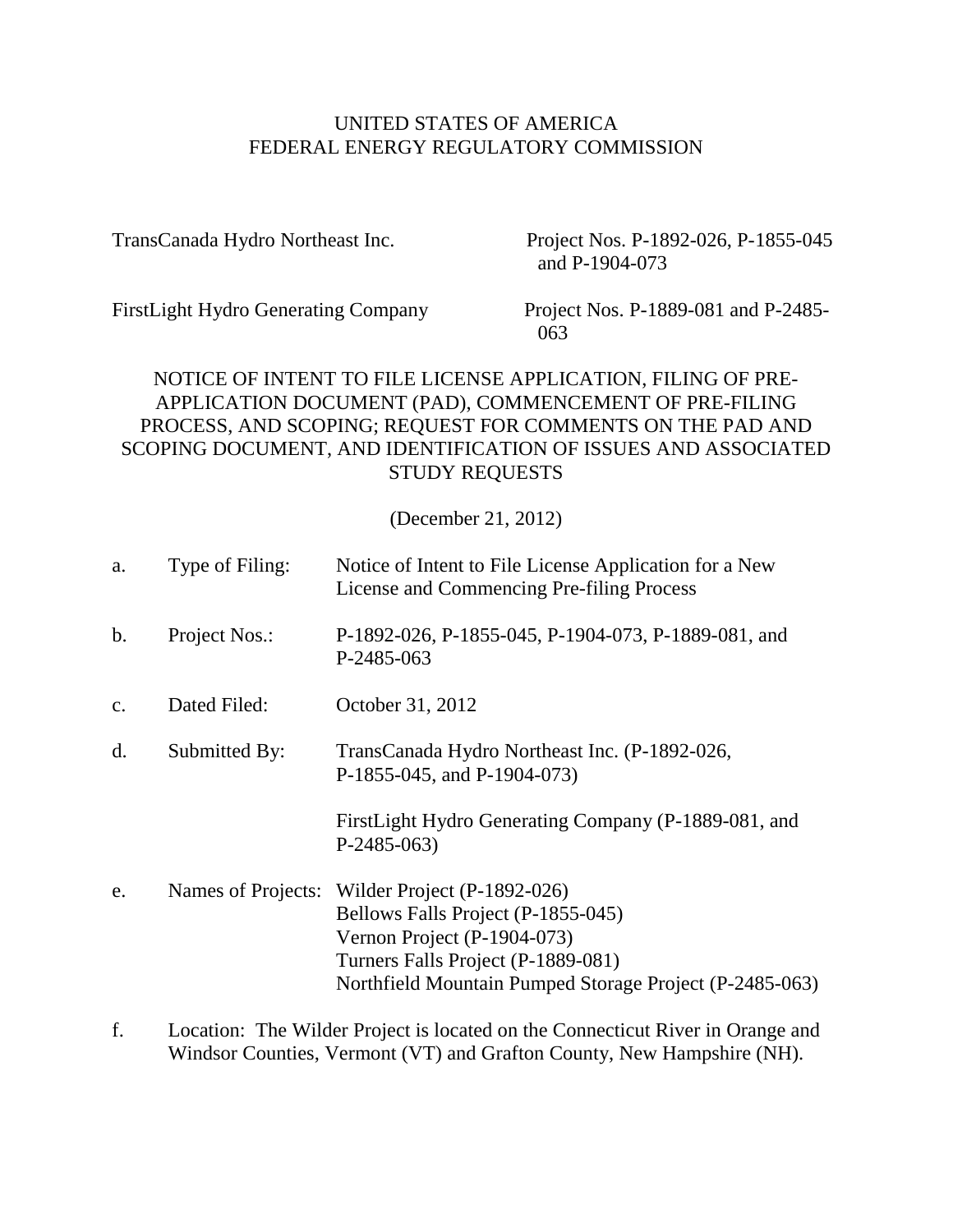The Bellows Falls Project is located on the Connecticut River in Windham County, VT and Cheshire County, NH.

The Vernon Project is located on the Connecticut River in Windsor and Windham Counties, VT and Sullivan and Cheshire Counties, NH.

The Turners Falls Project and Northfield Mountain Pumped Storage Project are located on the Connecticut River in Franklin County, Massachusetts (MA), Windham County, VT and Cheshire County, NH. The Turners Falls impoundment on the Connecticut River is also the lower reservoir for the Northfield Mountain Pumped Storage Project.

The Turners Falls Project is the only project that includes federal lands. Approximately 20 acres of federally-owned lands are associated with the Department of the Interior's U.S. Geological Survey (USGS) Conte Laboratory, located within the Turners Falls project boundary.

- g. Filed Pursuant to: 18 CFR Part 5 of the Commission's Regulations
- h. Applicant Contacts: Wilder, Bellows Falls, and Vernon Projects John Ragonese, Relicensing Project Manager, TransCanada Hydro Northeast Inc., 4 Park Street, Suite 402, Concord, NH 03301, (603) 498-2851, or email John Ragonese@transcanada.com.

Turners Falls and Northfield Mountain Pumped Storage Projects – John S. Howard, Director- FERC Hydro Compliance, FirstLight Hydro Generating Company, Northfield Mountain Station, 99 Millers Falls Road, Northfield, MA 01360, (413) 659-4489 or email  $John.Howard$ @gdfsuezna.com.

- i. FERC Contact: Ken Hogan at (202) 502-8434 or email at [Kenneth.Hogan@ferc.gov.](mailto:Kenneth.Hogan@ferc.gov)
- j. Cooperating agencies: Federal, state, local, and tribal agencies with jurisdiction and/or special expertise with respect to environmental issues that wish to cooperate in the preparation of the environmental document should follow the instructions for filing such requests described in item o below. Cooperating agencies should note the Commission's policy that agencies that cooperate in the preparation of the environmental document cannot also intervene. *See* 94 FERC ¶ 61,076 (2001).
- k. With this notice, we are initiating informal consultation with: (a) the U.S. Fish and Wildlife Service and/or NOAA Fisheries under section 7 of the Endangered Species Act and the joint agency regulations thereunder at 50 CFR, Part 402, and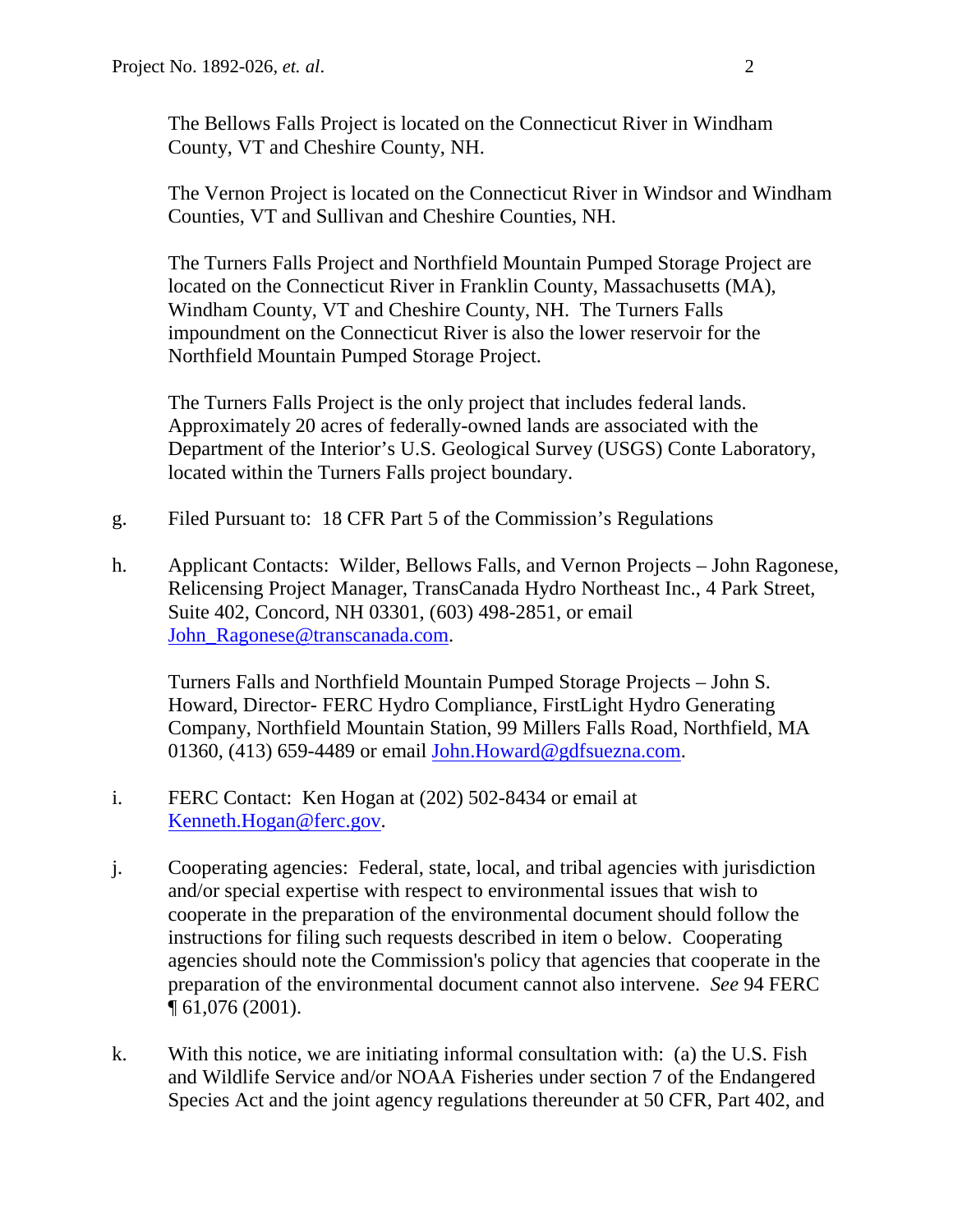(b) the State Historic Preservation Officer, as required by section 106, National Historical Preservation Act, and the implementing regulations of the Advisory Council on Historic Preservation at 36 CFR § 800.2.

- l. With this notice, we are designating TransCanada Hydro Northeast Inc., and FirstLight Hydro Generating Company as the Commission's non-federal representatives for carrying out informal consultation, pursuant to section 7 of the Endangered Species Act and section 106 of the National Historic Preservation Act for their respective projects.
- m. Both TransCanada Hydro Northeast Inc., and FirstLight Hydro Generating Company filed with the Commission a Pre-Application Documents (PAD; including a proposed process plan and schedule), pursuant to 18 CFR § 5.6 of the Commission's regulations.
- n. Copies of the PADs are available for review at the Commission in the Public Reference Room or may be viewed on the Commission's website [\(http://www.ferc.gov\)](http://www.ferc.gov/), using the "eLibrary" link. Enter the project specific docket number, excluding the last three digits in the docket number field to access the document. For assistance, contact FERC Online Support at [FERCONlineSupport@ferc.gov](mailto:FERCONlineSupport@ferc.gov) or toll free at 1-866-208-3676, or for TTY, (202) 502-8659. A copy is also available for inspection and reproduction at the addresses in paragraph h.

Register online at<http://www.ferc.gov/docs-filing/esubscription.asp> to be notified via e-mail of new filing and issuances related to these or other pending projects. For assistance, contact FERC Online Support.

o. With this notice, we are soliciting comments on the PADs and the Commission's staff Scoping Document 1 (SD1), as well as study requests. All comments on the PAD and SD1, and study requests should be sent to the addresses above in paragraph h. In addition, all comments on the PAD and SD1, study requests, requests for cooperating agency status, and all communications to and from Commission staff related to the merits of the potential application must be filed with the Commission. Documents may be filed electronically via the Internet. See 18 CFR § 385.2001(a)(1)(iii) and the instructions on the Commission's website [http://www.ferc.gov/docs-filing/efiling.asp.](http://www.ferc.gov/docs-filing/efiling.asp) Commenters can submit brief comments up to 6,000 characters, without prior registration, using the eComment system at [http://www.ferc.gov/docs-filing/ecomment.asp.](http://www.ferc.gov/docs-filing/ecomment.asp) You must include your name and contact information at the end of your comments. For assistance, please contact FERC Online Support. Although the Commission strongly encourages electronic filing, documents may also be paper-filed. To paper-file, mail an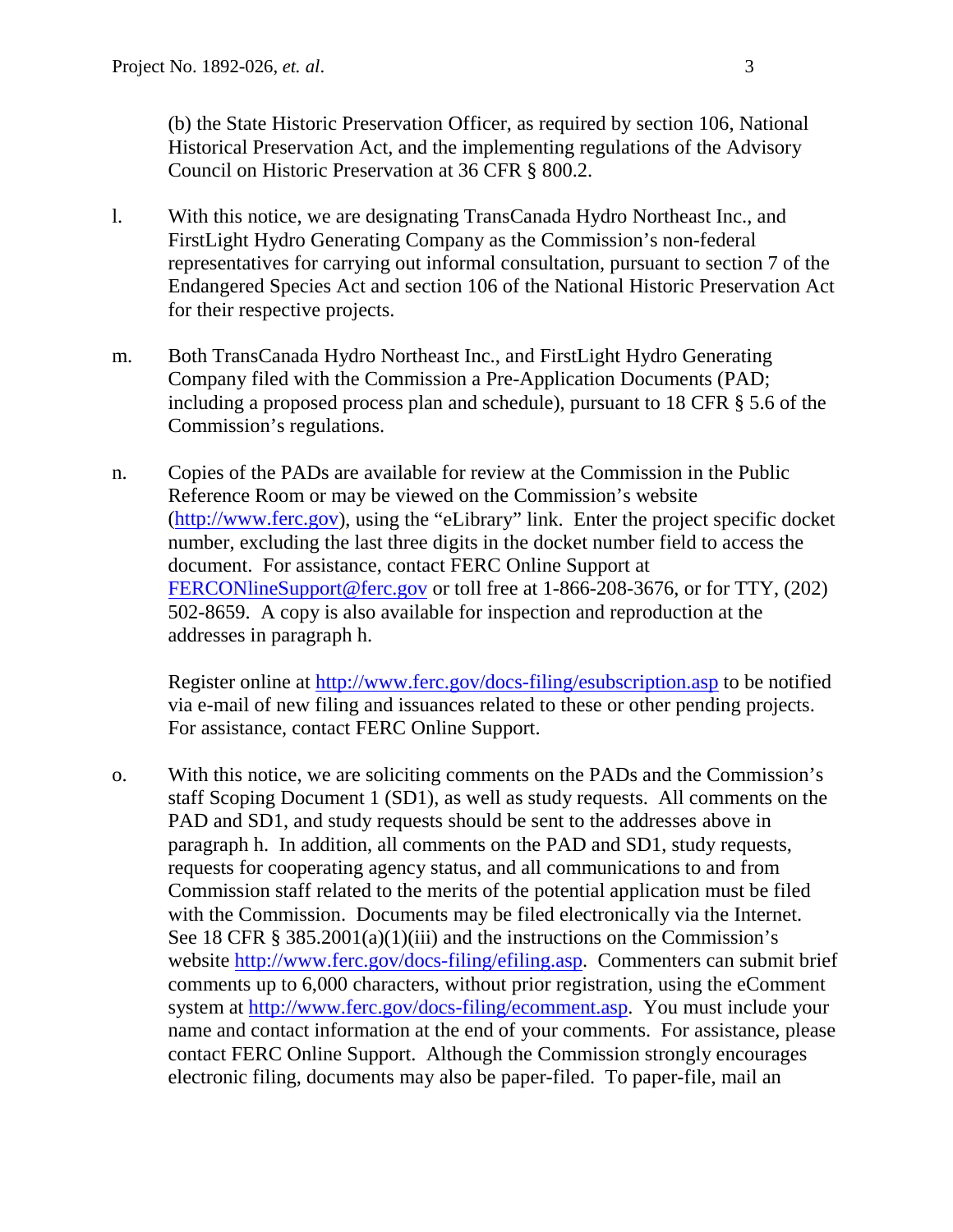original and seven copies to: Kimberly D. Bose, Secretary, Federal Energy Regulatory Commission, 888 First Street, NE, Washington, D.C. 20426.

All filings with the Commission must clearly identify the following on the first page as appropriate: Wilder Project No. 1892-026, Bellows Falls Project No. 1855-045, Vernon Project No. 1904-073, Turners Falls Project No. 1889-081), and/or Northfield Mountain Pumped Storage Project No. 2485-063, and bear the appropriate heading: "Comments on Pre-Application Document," "Study Requests," "Comments on Scoping Document 1," "Request for Cooperating Agency Status," or "Communications to and from Commission Staff." Any individual or entity interested in submitting study requests, commenting on the PAD or SD1, and any agency requesting cooperating status must do so by **March 1, 2013.**

## p. Scoping Process

The Commission intends to prepare a multi-project Environmental Impact Statement (EIS) for the projects' licensing in accordance with the National Environmental Policy Act (NEPA). The EIS will consider both site-specific and cumulative environmental impacts and reasonable alternatives to the proposed actions.

#### Scoping Meetings

Commission staff will hold six project specific scoping meetings in the vicinity of each project at the times and places noted below. The daytime meetings will focus on resource agency, Indian tribes, and non-governmental organization concerns, while the evening meetings are primarily for receiving input from the public. We invite all interested individuals, organizations, and agencies to attend one or both of the meeting types, and to assist staff in identifying particular study needs, as well as the scope of environmental issues to be addressed in the environmental document. The times and locations of these meetings are as follows:

#### **Wilder Project - Evening Scoping Meeting**

| Date & Time: | Monday January 28, 2013 at 7:00 PM                                  |
|--------------|---------------------------------------------------------------------|
| Location:    | Kilton Public Library                                               |
|              | 80 Main Street                                                      |
|              | West Lebanon, NH 03784                                              |
|              | 603-298-8544                                                        |
|              | For directions please visit: http://www.leblibrary.com/getting-here |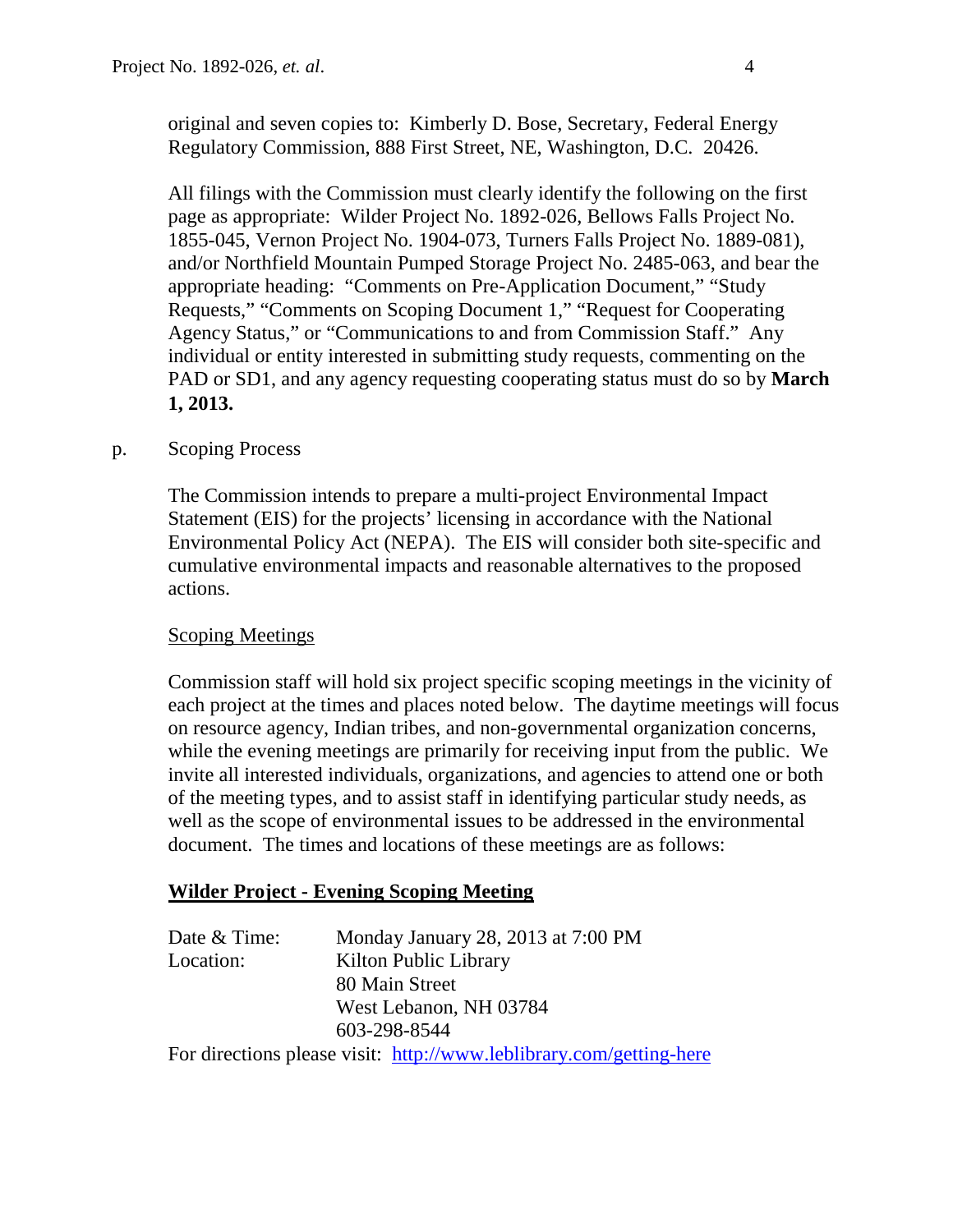# **Wilder & Bellows Falls projects - Joint Daytime Scoping Meeting**

| Date & Time: | Tuesday, January 29, 2013 at 9:00 AM |
|--------------|--------------------------------------|
| Location:    | Kilton Public Library                |
|              | 80 Main Street                       |
|              | West Lebanon, NH 03784               |
|              | 603-298-8544                         |
|              |                                      |

For directions please visit: <http://www.leblibrary.com/getting-here>

#### **Bellows Falls – Evening Scoping Meeting**

| Date & Time: | Tuesday, January 29, 2013 at 7:00 PM                       |
|--------------|------------------------------------------------------------|
| Location:    | <b>Bellows Falls Middle School</b>                         |
|              | 15 School St                                               |
|              | Bellows Falls, VT 05101                                    |
|              | For directions please call Bev Baldasaro at (802) 463-4366 |

# **Vernon, Northfield Mountain, and Turners Falls projects – Joint Daytime Scoping Meeting**

| Date & Time: | Wednesday, January 30, 2013 at 9:00 AM                            |
|--------------|-------------------------------------------------------------------|
| Location:    | <b>Great Falls Discovery Center</b>                               |
|              | 2 Avenue A.                                                       |
|              | Turners Falls, MA 01376                                           |
|              | $(413) 863 - 3221$                                                |
|              | $\Gamma$ an dinastiana plagaa visity letty //www.anathallama.ona/ |

For directions please visit: <http://www.greatfallsma.org/>

#### **Vernon Project – Evening Scoping Meeting**

| Date & Time: | Wednesday, January 30, 2013 at 7:00 PM                                                                                                                                                                                                                                                                      |
|--------------|-------------------------------------------------------------------------------------------------------------------------------------------------------------------------------------------------------------------------------------------------------------------------------------------------------------|
| Location:    | Marlboro College Graduate School                                                                                                                                                                                                                                                                            |
|              | 28 Vernon Street                                                                                                                                                                                                                                                                                            |
|              | Brattleboro, VT 05301                                                                                                                                                                                                                                                                                       |
|              | Grad School Common Area, 1 <sup>st</sup> Floor                                                                                                                                                                                                                                                              |
|              | $(802)$ 258-9200                                                                                                                                                                                                                                                                                            |
|              | $\mathbf{r}$ 1 $\mathbf{r}$ 1 $\mathbf{r}$ 1 $\mathbf{r}$ 1 $\mathbf{r}$ 1 $\mathbf{r}$ 1 $\mathbf{r}$ 1 $\mathbf{r}$ 1 $\mathbf{r}$ 1 $\mathbf{r}$ 1 $\mathbf{r}$ 1 $\mathbf{r}$ 1 $\mathbf{r}$ 1 $\mathbf{r}$ 1 $\mathbf{r}$ 1 $\mathbf{r}$ 1 $\mathbf{r}$ 1 $\mathbf{r}$ 1 $\mathbf{r}$ 1 $\mathbf{r}$ 1 |

For directions please visit: <http://gradschool.marlboro.edu/contact/>

# **Northfield Mountain and Turners Falls projects - Joint Scoping Evening Meeting**

| Date & Time: | Thursday, January 31, 2013 at 6:00 PM |
|--------------|---------------------------------------|
| Location:    | <b>Great Falls Discovery Center</b>   |
|              | 2 Avenue A.                           |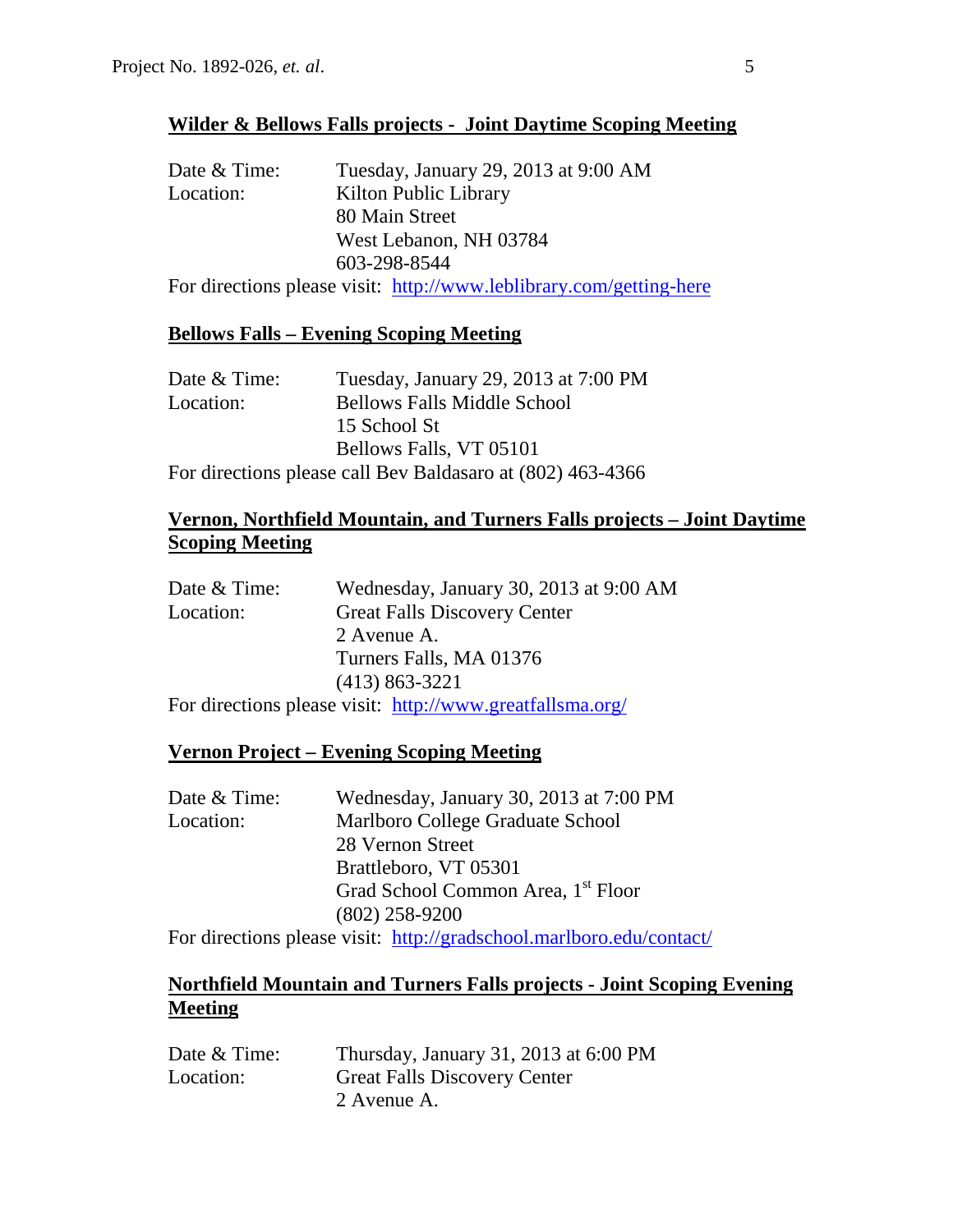## Turners Falls, MA 01376 (413) 863-3221

## For directions please visit: <http://www.greatfallsma.org/>

In addition to the six project specific scoping meetings identified above, we will hold a public scoping meeting specifically to identify cumulatively effected resources and to help identify the incremental effect of licensing these five Connecticut River projects with other past, present and reasonably foreseeable future actions within the Connecticut River Basin. We invite all interested agencies, Indian tribes, NGOs, and individuals to attend the Cumulative Effects scoping meeting to assist us in identifying cumulatively effected resources and the associated geographic scope that should be analyzed in the EIS. The time and location of that meeting is:

## **Connecticut River Projects' Cumulative Effects – Daytime Scoping Meeting**

| Date & Time: | Thursday, January 31, 2013 at 9:00 AM                     |
|--------------|-----------------------------------------------------------|
| Location:    | <b>Great Falls Discovery Center</b>                       |
|              | 2 Avenue A.                                               |
|              | Turners Falls, MA 01376                                   |
|              | $(413) 863 - 3221$                                        |
|              | For directions please visit: http://www.greatfallsma.org/ |

Scoping Document 1 (SD1), which outlines the subject areas to be addressed in the environmental document, was mailed to the individuals and entities on the Commission's mailing list. Copies of SD1 will be available at the scoping meetings, or may be viewed on the web at [http://www.ferc.gov,](http://www.ferc.gov/) using the "eLibrary" link. Follow the directions for accessing information in paragraph n. Based on all oral and written comments, a Scoping Document 2 (SD2) may be issued. SD2 may include a revised process plan and schedule, as well as a list of issues, identified through the scoping process.

#### Meeting Objectives

At the scoping meetings, staff will: (1) initiate scoping of the issues; (2) review and discuss existing conditions and resource management objectives; (3) review and discuss existing information and identify preliminary information and study needs; (4) review and discuss the process plan and schedule for pre-filing activity that incorporates the time frames provided for in Part 5 of the Commission's regulations and, to the extent possible, maximizes coordination of federal, state, and tribal permitting and certification processes; and (5) discuss the appropriateness of any federal or state agency or Indian tribe acting as a cooperating agency for development of an environmental document.